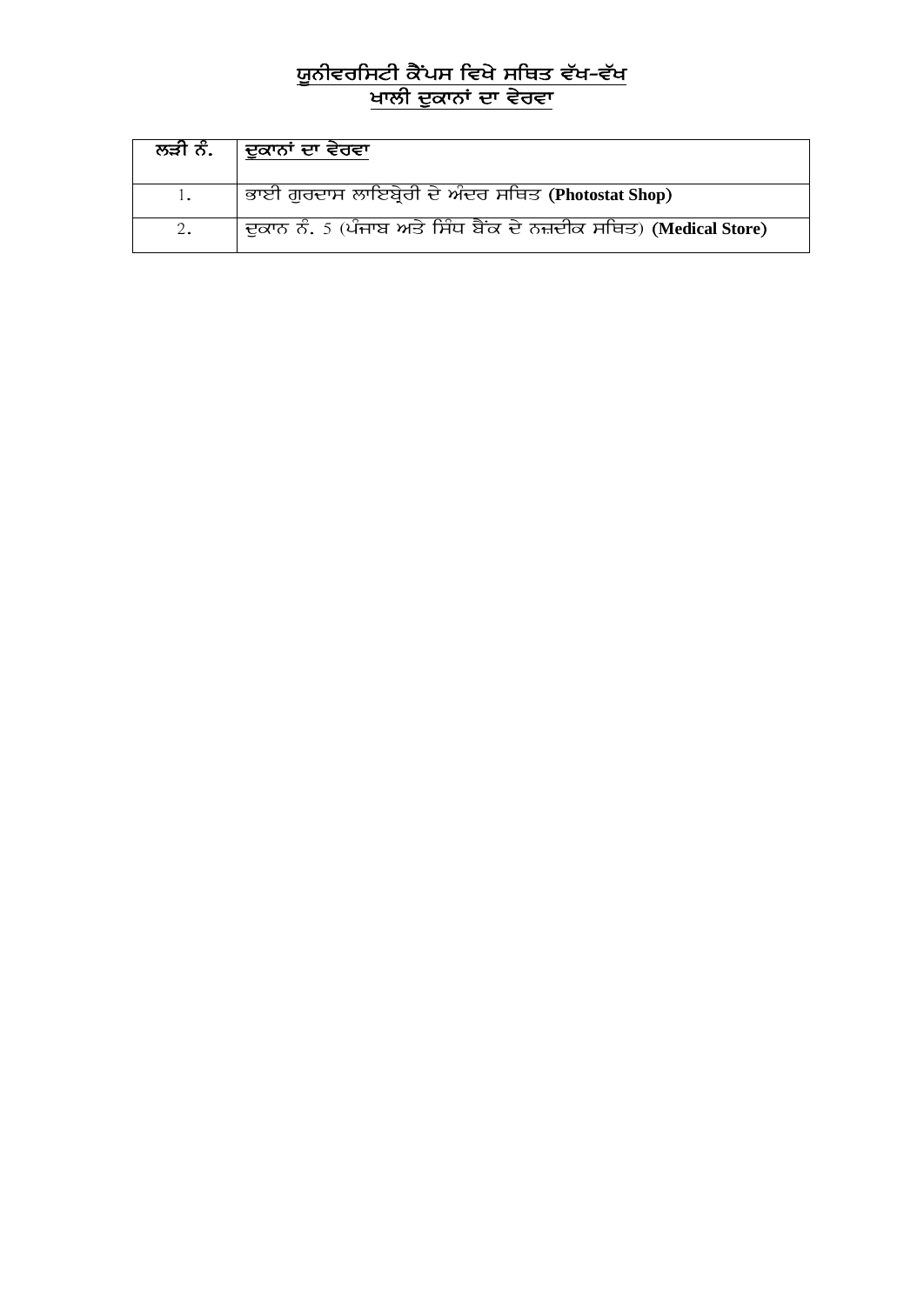## ਯਨੀਵਰਸਿਟੀ ਕੈਂਪਸ ਦੀਆਂ ਖਾਲੀ ਦਕਾਨਾਂ ਦੀ ਅਲਾਟਮੈਂਟ ਸਬੰਧੀ ਸ਼ਰਤਾਂ

## <u>ਬਿਨੈਕਾਰਾਂ ਨੂੰ ਬੇਨਤੀ ਹੈ ਕਿ ਪਹਿਲਾਂ ਹੇਠ ਲਿਖੀਆਂ ਸ਼ਰਤਾਂ ਧਿਆਨ ਨਾਲ ਪੜ੍ਹ ਲੈਣ ਤਾਂ ਜੋ</u> ਬਿਨੈ-ਪੱਤਰ ਕੈਂਸਲ/ਰਿਜੈਕਟ ਨਾ ਹੋਵੇ ।

- 1. ਭਾਈ ਗਰਦਾਸ ਲਾਇਬ੍ਰੇਰੀ ਦੇ ਅੰਦਰ ਸਥਿਤ Photostat Shop ਲਈ ਉਹ ਹੀ ਬਿਨੈਕਾਰ ਅਪਲਾਈ ਕਰ ਸਕਦੇ ਹਨ ਜਿਨ੍ਹਾਂ ਨੂੰ (*ਕਿਸੇ ਕੇਸ ਵਿੱਚ ਅਦਾਲਤ ਵੱਲੋਂ ਦੋਸ਼ੀ ਕਰਾਰ ਨਾ* ideas in the common way <del>of the common computer of the bar</del> and the common of the state of the four that the four<br>ਵਿੱਤਾ ਗਿਆ ਹੋਵੇ ਅਤੇ ਨਾ ਹੀ ਉਸ ਨੂੰ ਕਿਸੇ ਵਿਭਾਗ/ਸੰਸਥਾ ਵੱਲੋਂ debar/blacklist ਕੀਤਾ *ਗਿਆ ਹੋਵੇ*) । ਇਸ ਦੇ ਨਾਲ ਹੀ ਅਪਲਾਈ ਕਰਨ ਵਾਲੇ ਬਿਨੈਕਾਰ ਕੋਲ ਕਿਸੇ ਸੰਸਥਾਂ/ਕਾਲਜ/ ਯੂਨੀਵਰਸਿਟੀ ਵਿਖੇ ਕੰਮ ਕਰਨ ਦਾ ਘੱਟੋ-ਘੱਟ 3 ਸਾਲ ਦਾ Experience ਹੋਵੇ। Experience Certificate ਅਤੇ Residence Proof (Adhaar Card) ਦੀ ਪਰਤ ਬਿਨੈ-ਪੱਤਰ ਦੇ ਨਾਲ ਜਮਾਂ ਕਰਵਾਉਣੀ ਜ਼ਰਰੀ ਹੋਵੇਗੀ ।
- 2. ਪੰਜਾਬ ਅਤੇ ਸਿੰਧ ਬੈਂਕ ਦੇ ਨਜ਼ਦੀਕ ਦੁਕਾਨ ਨੰਬਰ 5 (Medical Store) ਲਈ ਕੇਵਲ Registered Pharmacist ਹੀ ਅਪਲਾਈ ਕਰ ਸਕਦਾ ਹੈ ਬਸ਼ਰਤੇ ਉਸਨੂੰ (*ਕਿਸੇ ਕੇਸ ਵਿੱਚ* Adwlq v`loN doSI krwr nw id`qw igAw hovy Aqy nw hI aus nUM iksy *ਵਿਭਾਗ/ਸੰਸਥਾ ਵੱਲੋਂ debar/blacklist ਕੀਤਾ ਗਿਆ ਹੋਵੇ*) । ਇਸ ਦੇ ਨਾਲ ਹੀ ਬਿਨੈਕਾਰ Drugs & Consmetics Act, 1940 ਅਤੇ 1945 ਤਹਿਤ ਨਿਰਧਾਰਿਤ ਸ਼ਰਤਾਂ ਵੀ ਪਰੀਆਂ ਕਰਦਾ hovy [ Registration Certificate, Experience Certificate Aqy Residence Proof (Aadhaar Card) ਦੀ ਪਰਤ ਬਿਨੈ-ਪੱਤਰ ਦੇ ਨਾਲ ਜਮ੍ਹਾਂ ਕਰਵਾਉਣੀ ਜ਼ਰੂਰੀ ਹੋਵੇਗੀ ।
- 3. ਜਿਸ ਬਿਨੈਕਾਰ ਵੱਲੋਂ ਵੀ ਇਨ੍ਹਾਂ ਦੁਕਾਨਾਂ ਲਈ ਅਪਲਾਈ ਕੀਤਾ ਜਾ ਰਿਹਾ ਹੈ ਉਸ ਬਿਨੈਕਾਰ ਦਾ Covid-19 Vaccinated ਹੋਣਾ ਜ਼ਰਰੀ ਹੈ ਇਸ ਲਈ ਅਪਲਾਈ ਕਰਨ ਸਮੇਂ ਉਸ ਵੱਲੋਂ ਆਪਣਾ Vaccination Certificate ਬਿਨੈਪੱਤਰ ਦੇ ਨਾਲ ਨੱਥੀ ਕਰਨਾ ਜ਼ਰਰੀ ਹੋਵੇਗਾ ।
- 4. ਦੁਕਾਨਾਂ ਦੀ ਅਲਾਟਮੈਂਟ ਸਬੰਧੀ ਨਿਰਧਾਰਿਤ ਮਿਤੀ 04-04-2022 ਦੇ ਅੰਦਰ-ਅੰਦਰ ਫਾਰਮ/ਬਿਨੈ ਪੱਤਰ ਸੀਲਡ ਲਿਫਾਫੇ ਵਿਚ ਸਹਾਇਕ ਰਜਿਸਟਰਾਰ (ਜਨਰਲ), ਗਰ ਨਾਨਕ ਦੇਵ ਯੂਨੀਵਰਸਿਟੀ, ਅੰਮ੍ਰਿਤਸਰ ਦੇ ਪਤੇ ਤੇ Regd./Speed Post ਰਾਹੀਂ ਭੇਜਿਆ ਜਾਵੇ ਜਿਸ ਉੱਪਰ ਮੋਟੇ ਅੱਖਰਾਂ ਵਿੱਚ "Application for the allotment of Stationary Shop/Photostat Shop/Book Shop (*ਜਿਸ ਲਈ ਵੀ ਅਪਲਾਈ ਕੀਤਾ ਹੋਵੇ*) ਲਿਖਿਆ ਹੋਵੇ । (ਬਿਨੈ-ਪੱਤਰ ਜਨਰਲ ਸ਼ਾਖਾ ਤੋਂ ਪਾਪਤ ਕੀਤੇ ਜਾਣ) ।
- 5. ਇਕ ਤੋ ਵੱਧ ਦੁਕਾਨਾਂ ਵਾਸਤੇ ਵੱਖ-ਵੱਖ ਫਾਰਮ/ਬਿਨੈ-ਪੱਤਰ ਰਾਹੀਂ ਅਪਲਾਈ ਕਰਨਾ ਪਵੇਗਾ $\perp$
- $6.$  ਦਕਾਨਾਂ ਦੀ ਮਢਲੀ ਅਲਾਟਮੈਂਟ ਮਿਤੀ ਅਲਾਟਮੈਂਟ ਦੀ ਮਿਤੀ ਤੋਂ 30/06/2022 ਤੱਕ ਲਈ ਹੋਵੇਗੀ ਅਤੇ ਠੇਕੇਦਾਰ ਦੇ ਕੰਮ ਅਤੇ ਵਿਵਹਾਰ ਨੂੰ ਮੁੱਖ ਰਖਦੇ ਹੋਏ ਅਗਲੇ 2 ਸਾਲਾਂ (Extendable upto 30-6-2024 ਤੱਕ) ਲਈ ਹਰ ਸਾਲ 5% ਕਿਰਾਏ ਵਿੱਚ ਵਾਧਾ ਕਰਦੇ ਹੋਏ ਅਲਾਟਮੈਂਟ ਦੀ ਮਿਆਦ ਵਿੱਚ ਵਾਧਾ ਕਰਨ ਦਾ ਅਧਿਕਾਰ ਯੂਨੀਵਰਸਿਟੀ ਕੋਲ ਹੋਵੇਗਾ ।
- 7. ਫਾਰਮ/ਬਿਨੈ ਪੱਤਰ ਦੀ ਕੀਮਤ 2,000/- **ਰਪਏ** ਯੂਨੀਵਰਸਿਟੀ ਕੈਸ਼ੀਅਰ ਪਾਸ ਜਮਾਂ ਕਰਵਾਈ ਜਾਵੇਗੀ ।
- 8. ਜੇਕਰ ਕਿਸੇ ਕਾਰਨ ਕਰਕੇ ਕਿਸੇ ਦੁਕਾਨ ਦੀ ਅਲਾਟਮੈਂਟ ਰਹਿ ਜਾਂਦੀ ਹੈ ਤਾਂ ਮੁੜ ਇਸ਼ਤਿਹਾਰ ਦੇਣ ਦੀ ਬਜਾਏ ਉਸ ਦੁਕਾਨ ਦੀ ਮੁੜ ਅਲਾਟਮੈਂਟ ਜਾਂ ਕਿਸੇ ਪ੍ਰਕਾਰ ਦੀ ਸੂਚਨਾ ਜਾਰੀ ਕਰਨ ਸਬੰਧੀ corrigendum ਯੂਨੀਵਰਸਿਟੀ ਵੈਬ ਸਾਇਟ ਤੇ ਅਪਲੋਡ ਕਰਨ ਦਾ ਅਧਿਕਾਰ ਯੂਨੀਵਰਸਿਟੀ ਕੋਲ ਹੋਵੇਗਾ ।
- 9. ਦੁਕਾਨਾਂ ਲਈ ਬਿਨੈਕਾਰ ਵੱਲੋਂ ਅਪਣੇ ਬਿਨੈ ਪੱਤਰ ਵਿੱਚ ਜਿੰਨੀ Licence Fee/ Financial Bid ਤਰੀ ਜਾਵੇਗੀ ਉਸ ਦੇ ਤਿੰਨ ਗੁਣਾ ਰਾਸ਼ੀ ਦਾ Demand Draft ਜੋ ਕਿ Registrar, Guru Nanak Dev University, Amritsar ਦੇ ਨਾਮ ਤੇ ਹੋਵੇ ਅਪਣੇ ਬਿਨੈ ਪੱਤਰ ਦੇ ਨਾਲ ਹੀ ਜਮ੍ਹਾਂ ਕਰਵਾੳਣਾ ਲਾਜ਼ਮੀ ਹੋਵੇਗਾ, ਜਿਸ ਦੀ ਰਾਸ਼ੀ ਸਫਲ ੳਮੀਦਵਾਰ ਦੀ ਜਮਾਨਤੀ ਰਕਮ ਵਿੱਚ ਐਡਜਟ ਕਰ ਦਿੱਤੀ ਜਾਵੇਗੀ (*ਜੋ ਅਲਾਟਮੈਂਟ ਦੀ ਮਿਆਦ ਖਤਮ ਹੋਣ ਉਪਰੰਤ ਬਿਨ੍ਹਾਂ*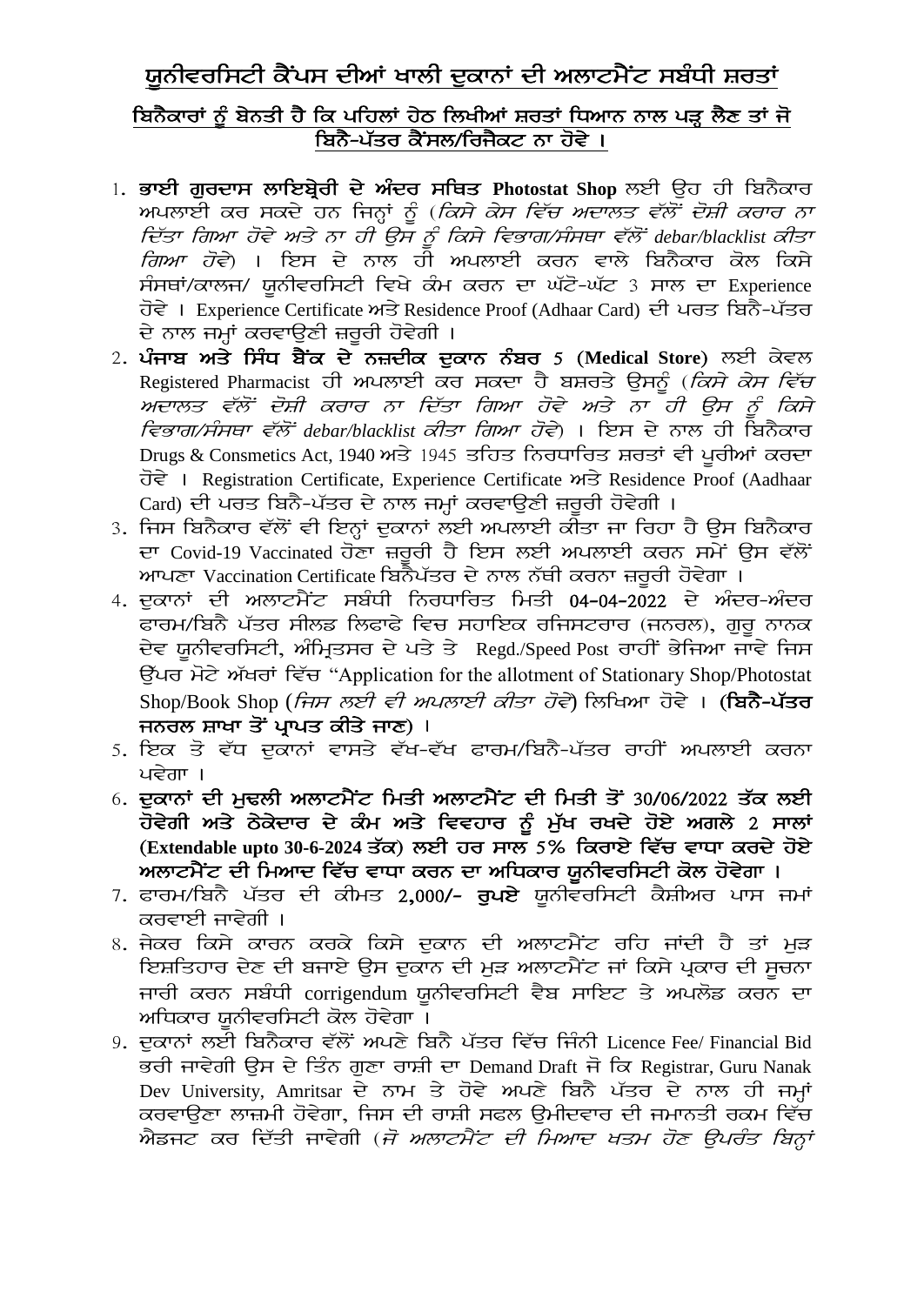*ਵਿਆਜ ਵਾਪਸੀ ਯੋਗ ਹੋਵੇਗੀ*) ਅਤੇ ਬਾਕੀ ਉਮੀਦਵਾਰਾਂ ਨੂੰ Demand Draft ਵਾਪਿਸ ਕਰ ਦਿੱਤਾ ਜਾਵੇਗਾ ।

- 10.ਦਕਾਨਾਂ ਲਈ ਪਾਪਤ ਹੋਣ ਵਾਲੀਆਂ ਅਰਜ਼ੀਆਂ ਵਿੱਚੋਂ ਜਿਸ ਯੋਗ ਬਿਨੈਕਾਰ ਵੱਲੋਂ ਸਭ ਤੋਂ ੱਜ਼ਆਦਾ Licence Fees/Financial Bid ਭਰੀ ਹੋਵੇਗੀ ਉਸ ਬਿਨੈਕਾਰ ਨੂੰ ਹੀ ਇੰਟਰਵਿਊ ਲਈ ਬਲਾੳਣ ੳਪਰੰਤ ਅਲਾਟਮੈਂਟ ਕੀਤੀ ਜਾਵੇਗੀ । ਜੇਕਰ ਬਿਨੈਕਾਰ ਇੰਟਰਵਿੳ ਵਿੱਚ ਹਾਜ਼ਰ ਨਹੀਂ ਹੁੰਦਾ (*ਜੋ ਕਿ ਬਿਨੈਕਾਰ ਨੂੰ ਅਪੀਅਰ ਹੋਣਾ Mandatory ਹੈ*), ਤਾਂ ਉਸ ਵੱਲੋਂ Demand Draft ਦੇ ਰੂਪ ਵਿੱਚ ਜਮਾਂ ਕਰਵਾਈ ਗਈ ਰਾਸ਼ੀ ਜ਼ਬਤ ਕਰ ਲਈ ਜਾਵੇਗੀ ਅਤੇ ਜੇਕਰ *ਇੰਟ*ਰਵਿਉ ਵਿੱਚ ਹਾਜ਼ਰ ਹੋਏ ਯੋਗ ਬਿਨੈਕਾਰ ਵੱਲੋਂ ਜੇਕਰ ਇਕ ਹਫਤੇ ਦੇ ਅੰਦਰ-ਅੰਦਰ ਪਹਿਲੇ 3 ਮਹੀਨਿਆਂ ਦਾ ਪੇਸ਼ਗੀ ਕਿਰਾਇਆ ਅਤੇ ਨਿਯਮਾਂ ਅਨੁਸਾਰ GST ਅਲਾਟਮੈਂਟ ਸਮੇਂ ਹੀ ਜਮ੍ਹਾਂ ਨਹੀਂ ਕਰਵਾਇਆ ਜਾਂਦਾ ਤਾਂ ਇਨ੍ਹਾਂ ਹਲਾਤਾ ਵਿੱਚ ਵੀ ਉਸ ਵੱਲੋਂ Demand Draft ਦੇ ਰਪ ਵਿੱਚ ਜਮਾਂ ਕਰਵਾਈ ਗਈ ਰਾਸ਼ੀ ਜ਼ਬਤ ਕਰ ਲਈ ਜਾਵੇਗੀ । ਇਸ ੳਪਰੰਤ Waiting List ਵਿੱਚੋਂ ਅਗਲੇ ਯੋਗ ਬਿਨੈਕਾਰ ਨੂੰ ਉਸ ਵੱਲੋਂ ਦਿੱਤੀ ਗਈ Licence Fees/ Financial Bid ਦੇ ਆਧਾਰ ਤੇ ਹੀ ਅਲਾਟਮੈਂਟ ਸਬੰਧੀ ਕਾਰਵਾਈ ਕੀਤੀ ਜਾਵੇਗੀ ਅਤੇ ਜੇਕਰ ਅਗਲੇ ਯੋਗ ਬਿਨੈਕਾਰ ਵੱਲੋਂ ਵੀ ਉਕਤ ਅਨੁਸਾਰ ਲੋੜੀਦੀ ਕਾਰਵਾਈ ਸਮੇਂ ਸਿਰ ਨਹੀਂ ਕੀਤੀ ਜਾਂਦੀ ਤਾਂ ਉਸ ਲਈ ਵੀ ਉਕਤ ਨਿਯਮ ਹੀ ਲਾਗੂ ਹੋਣਗੇ ਅਤੇ ਇਨ੍ਹਾਂ ਬਿਨੈਕਾਰਾਂ ਨੂੰ ਭਵਿੱਖ ਵਿੱਚ ਯੂਨੀਵਰਸਿਟੀ ਕੈਂਪਸ ਵਿਖੇ ਕਿਸੇ ਕੰਟੀਨ, ਦੁਕਾਨ, ਵਹੀਕਲ ਸਟੈਂਡ ਆਦਿ ਲਈ ਅਪਲਾਈ ਕਰਨ ਤੋਂ debarਕੀਤਾ ਜਾਵੇਗਾ ।
- 11. ਬਿਨੈਕਾਰਾਂ ਨੂੰ ਇਹ ਹਿਦਾਇਤ ਕੀਤੀ ਜਾਂਦੀ ਹੈ ਕਿ ਉਹ ਅਲਾਟਮੈਂਟ ਸਬੰਧੀ ਨਿਰਧਾਰਿਤ <u>ਬਿਨੈ-ਪੱਤਰ ਵਿੱਚ ਅਪਣੇ ਮੋਬਾਇਲ ਨੰਬਰ ਅਤੇ E-mail ID ਸਹੀ ਭਰਨ ਕਿਉਂਜੋ ਯੋਗ</u> ਬਿਨੈਕਾਰ ਨੂੰ ਇੰਟਰਵਿਊ ਸਬੰਧੀ ਦਫਤਰ ਵੱਲੋਂ ਮੋਬਇਲ ਕਾਲ, SMS ਅਤੇ ਉਸ ਵੱਲੋਂ ਦਿੱਤੀ ਗਈ E-mail ID ਤੇ ਸਚਨਾ ਦਿੱਤੀ ਜਾਵੇਗੀ । ਜੇਕਰ ਬਿਨੈਕਾਰ ਵੱਲੋਂ ਮੋਬਾਇਲ ਨੰਬਰ ਅਤੇ E-mail ID ਸਹੀ ਨਾ ਦਿੱਤੇ ਜਾਣ ਕਰਕੇ ਕੋਈ ਗਲਤੀ/ਦੇਰੀ ਹੰਦੀ ਹੈ ਜਾਂ ਉਸ ਬਿਨੈਕਾਰ ਦੀ ਇੰਟਰਵਿਊ ਰਹਿ ਜਾਂਦੀ ਹੈ ਤਾਂ ਉਸ ਦੀ ਜਿਮੌਵਾਰੀ ਸਬੰਧਿਤ ਬਿਨੈਕਾਰ ਦੀ ਹੋਵੇਗੀ ।
- 12.ਦਕਾਨਾਂ ਦੀ ਅਲਾਟਮੈਂਟ ਹੋਣ ਉਪਰੰਤ ਜੇ ਕੋਈ ਠੇਕੇਦਾਰ ਦਕਾਨ ਨਿਰਧਾਰਿਤ ਮਿਤੀ ਤੋਂ <u>ਪਹਿਲਾਂ ਛੱਡਨੀ ਚਾਹੇ ਤਾਂ ਉਸ ਵੱਲੋਂ ਯੂਨੀਵਰਸਿਟੀ ਨੂੰ 2 ਮਹੀਨੇ ਦਾ ਅਗਾਉਂ ਨੋਟਿਸ ਦੇਣਾ</u> ਜ਼ਰੂਰੀ ਹੋਵੇਗਾ, ਅਤੇ ਜੇਕਰ ਉਸ ਵੱਲੋਂ ਅਗਾਉਂ ਨੋਟਿਸ ਦੇਣ ਤੋਂ ਬਗੈਰ ਦੁਕਾਨ ਛੱਡੀ ਜਾਂਦੀ ਹੈ ਤਾਂ ਉਸ ਵੱਲੋਂ ਜਮ੍ਹਾਂ ਕਰਵਾਈ ਗਈ ਜਮਾਨਤੀ ਰਕਮ ਜ਼ਬਤ ਕਰ ਲਈ ਜਾਵੇਗੀ ।
- 13. ਦੁਕਾਨ ਦਾ ਠੇਕੇਦਾਰ ਪਹਿਲੇ 3 ਮਹੀਨਿਆਂ ਦਾ ਪੇਸ਼ਗੀ ਕਿਰਾਇਆ ਅਤੇ ਨਿਯਮਾਂ ਅਨੁਸਾਰ GST ਅਲਾਟਮੈਂਟ ਸਮੇਂ ਹੀ ਜਮ੍ਹਾਂ ਕਰਵਾਏਗਾ ਅਤੇ ਅਗਲੇ 3 ਮਹੀਨਿਆਂ ਦਾ ਕਿਰਾਇਆ (*ਸਮੇਤ* GST) ਜਨ ਮਹੀਨੇ ਦੀ 25 ਤੋਂ 30 ਤਾਰੀਖ (*ਜਾਂ ਅਖੀਰਲੇ ਕੰਮ ਵਾਲੇ ਦਿਨ ਤੱਕ*) ਜਮ੍ਹਾਂ ਕਰਵਾਏਗਾ । ਜੇਕਰ ਠੇਕੇਦਾਰ ਵੱਲੋਂ ਇਸ ਦਰਮਿਆਨ ਕਿਰਾਇਆ (*ਸਮੇਤ* GST) ਜਮਾਂ ਨਹੀਂ ਕਰਵਾਇਆ ਜਾਂਦਾ ਤਾਂ ਜਲਾਈ ਮਹੀਨੇ ਦੀ 15 ਤਾਰੀਖ ਤੱਕ (ਜਾਂ ਕੰਮ ਵਾਲੇ ਦਿਨ ਤੱਕ) ਉਸ ਨੂੰ ਕਿਰਾਇਆ (*ਸਮੇਤ* GST) 10% Penalty ਨਾਲ ਜਮ੍ਹਾਂ ਕਰਵਾਉਣਾ ਪਵੇਗਾ ਅਤੇ ਜੇਕਰ ਠੇਕੇਦਾਰ ਵੱਲੋਂ ਫਿਰ ਵੀ ਕਿਰਾਇਆ (*ਸਮੇਤ* GST) ਜਮ੍ਹਾਂ ਨਹੀਂ ਕਰਵਾਇਆ ਜਾਂਦਾ ਤਾਂ ਉਸਦਾ ਠੇਕਾ ਰੱਦ ਕਰਨ ਅਤੇ ਜਮਾਨਤੀ ਰਕਮ ਜਬਤ ਕਰਨ ਦਾ ਅਧਿਕਾਰ ਯੂਨੀਵਰਸਿਟੀ ਕੋਲ ਹੋਵੇਗਾ । ਇਹ ਹੀ ਸ਼ਰਤ ਅਗਲੀਆਂ ਤਿਮਾਹੀਆਂ ਦੇ ਕਿਰਾਏ ਆਦਿ ਤੇ ਲਾਗ ਹੋਵੇਗੀ ।
- 14.ਯੂਨੀਵਰਸਿਟੀ ਕੈਂਪਸ ਵਿਖੇ ਸਥਿਤ ਵੱਖ-ਵੱਖ ਦੁਕਾਨਾਂ ਦੇ ਠੇਕੇਦਾਰ ਕਿਰਾਏ, ਬਿਜਲੀ, ਪਾਣੀ ਦੇ ਕਿਰਾਏ ਤੋਂ ਇਲਾਵਾ ਨਿਯਮਾਂ ਅਨਸਾਰ GST ਅਤੇ ਹੋਰ ਸਮੇਂ-ਸਮੇਂ ਤੇ ਸਰਕਾਰ ਵੱਲੋਂ ਲਗਾਏ ਜਾਣ ਵਾਲੇ ਟੈਕਸ ਦੇਣ ਦੇ ਪਾਬੰਦ ਹੋਣਗੇ ।
- 15. ਦਕਾਨਾਂ ਵਿਚ ਬਿਜਲੀ ਦੇ ਮੀਟਰ ਠੇਕੇਦਾਰ ਵੱਲੋਂ ਅਪਣੇ ਪੱਧਰ ਅਤੇ ਖਰਚੇ ਤੇ ਲਗਾਵਾਏ ਜਾਣਗੇ ਅਤੇ ਇਨ੍ਹਾਂ ਦੇ ਬਿਲਾਂ ਦੀ ਅਦਾਇਗੀ ਵੀ ਠੇਕੇਦਾਰ ਵੱਲੋਂ ਅਪਣੇ ਪੱਧਰ ਤੇ ਕੀਤੀ ਜਾਵੇਗੀ ।
- 16.ਦੁਕਾਨਾਂ ਦੇ ਠੇਕੇਦਾਰਾਂ ਵੱਲੋਂ ਯੂਨੀਵਰਸਿਟੀ ਸੰਪਤੀ ਦੀ ਦੁਰਵਰਤੋਂ ਕਰਨ ਜਾਂ ਉਸਨੂੰ ਕਿਸੇ ਕਿਸਮ ਦਾ ਨੁਕਸਾਨ ਪਹੁੰਚਾਉਣ ਤੇ ਉਸਦੀ ਭਰਪਾਈ ਸਬੰਧਿਤ ਠੇਕੇਦਾਰ ਵੱਲੋਂ ਜਮ੍ਹਾਂ ਕਰਵਾਈ ਗਈ ਜਮਾਨਤੀ ਰਕਮ ਵਿੱਚੋਂ ਕੀਤੀ ਜਾਵੇਗੀ ।